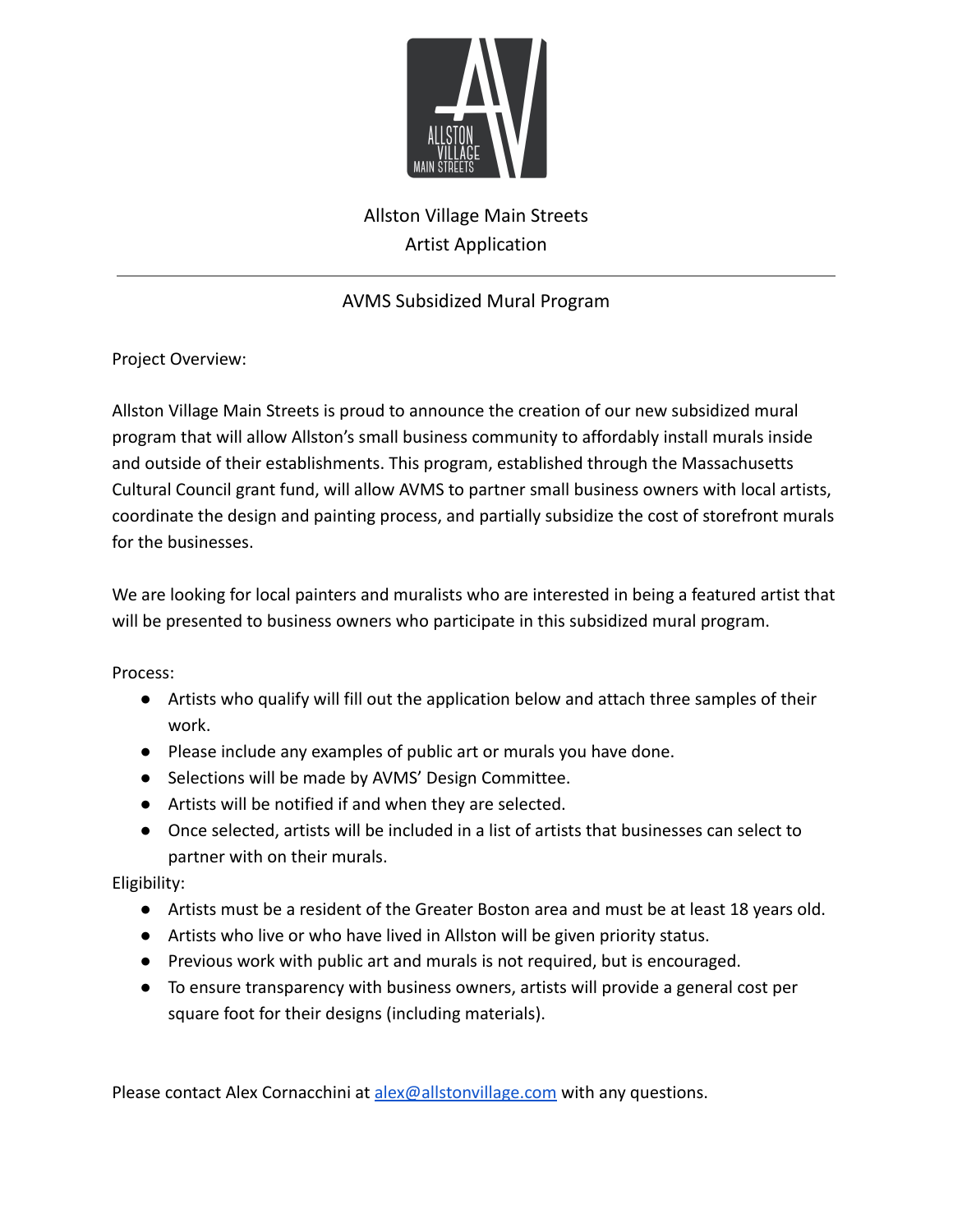

#### TERMS OF AGREEMENT:

All artists selected for the Subsidized Mural Program must agree to the following:

- The work submitted by the artist is original, solely owned by the artist and reproduction will not violate the rights of any third party. Since the artistic designs leading up to and including the final design and dimensions of the artwork are unique, the artists shall not make any additional, exact duplicate reproductions of the final design, nor shall the artist grant to a third party the right to replicate the artistic designs of the artwork, without the written permission of the partnered business.
- These murals are ultimately owned and maintained by the business that commissions the art.
- Artists should work with the businesses on design recommendations and ideas in a collaborative effort.
- Artists must adhere to the design and painting process. Once designs, costs and locations are approved, 50% deposit will be paid prior to painting, and 50% upon completion.

Indemnification:

● Artists agree to indemnify and hold Allston Village Main Streets and the partnered business Harmless from all suits, claims, or damages, including reasonable attorneys' fees arising out of or resulting from activities under this Agreement conducted by Artists or Artist's agents. The provisions of these sections shall survive the expiration or termination of this agreement.

By signing below I acknowledge and understand the stipulations above:

Artist Signature Date